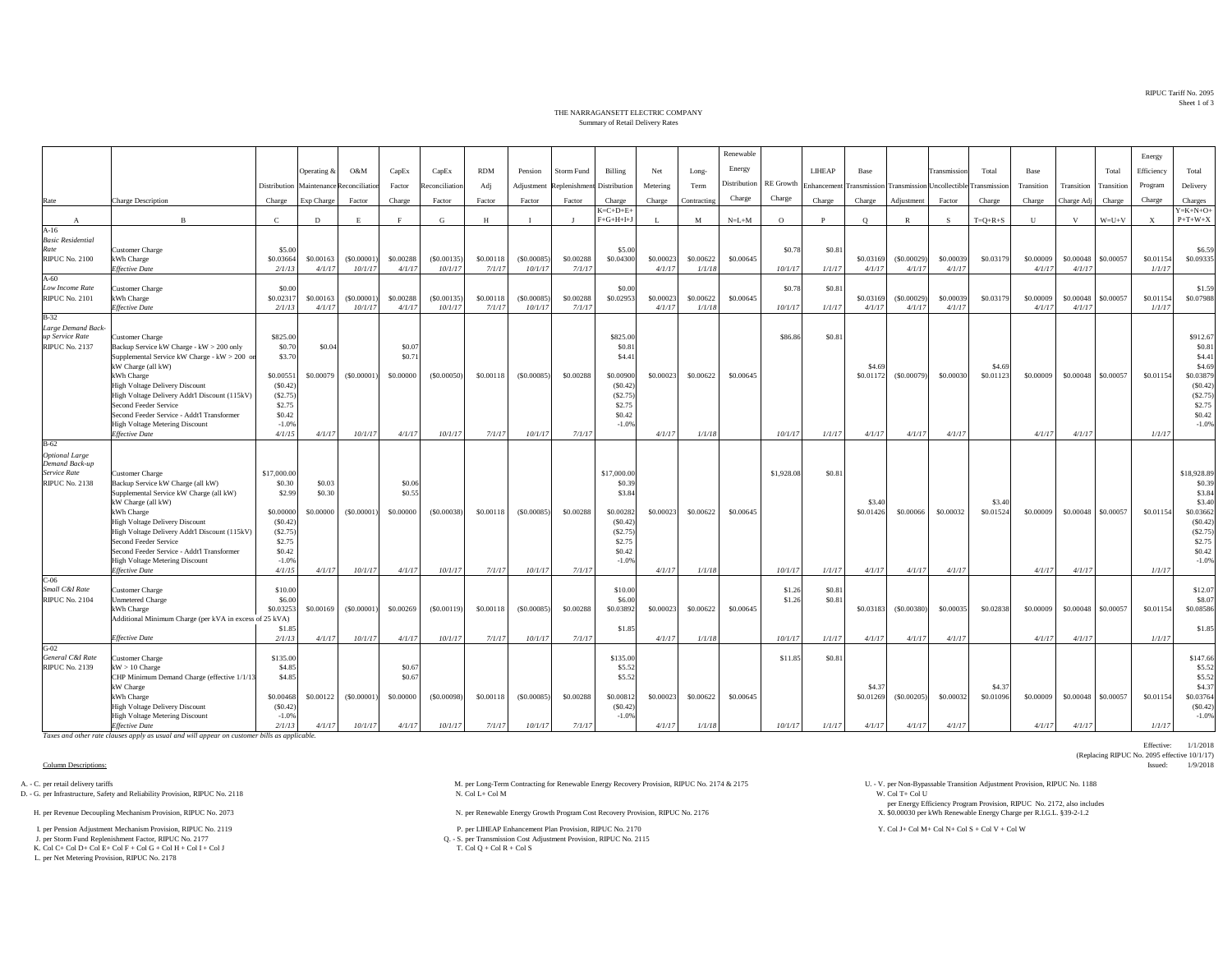## Summary of Retail Delivery Rates THE NARRAGANSETT ELECTRIC COMPANY

|                                       |                                                                                              |                       |             |                       |                     |                |            |                       |                     |                       |           |                     | Renewable    |            |            |             |              |                                                |                     |             |                     |                     | Energy                    |                         |
|---------------------------------------|----------------------------------------------------------------------------------------------|-----------------------|-------------|-----------------------|---------------------|----------------|------------|-----------------------|---------------------|-----------------------|-----------|---------------------|--------------|------------|------------|-------------|--------------|------------------------------------------------|---------------------|-------------|---------------------|---------------------|---------------------------|-------------------------|
|                                       |                                                                                              |                       | Operating & | O&M                   | CapEx               | CapEx          | <b>RDM</b> | Pension               | <b>Storm Fund</b>   | Billing               | Net       | Long-               | Energy       |            | LIHEAP     | <b>Base</b> |              | Transmissio                                    | Total               | <b>Base</b> |                     | Total               | Efficiency                | Total                   |
|                                       |                                                                                              | Distribution          | Maintenance | econciliatio          | Factor              | econciliation  | Adj        | Adjustment            | teplenishmer        | Distribution          | Metering  | Term                | Distribution | RE Growth  | Enhancemen |             |              | <b>Transmission Transmission Uncollectible</b> | <b>Transmission</b> | Transition  | Transition          | Transition          | Program                   | Delivery                |
| Rate                                  | <b>Charge Description</b>                                                                    | Charge                | Exp Charge  | Factor                | Charge              | Factor         | Factor     | Factor                | Factor              | Charge                | Charge    | Contracting         | Charge       | Charge     | Charge     | Charge      | Adjustment   | Factor                                         | Charge              | Charge      | Charge Adj          | Charge              | Charge                    | Charges                 |
|                                       |                                                                                              |                       |             |                       |                     |                |            |                       |                     | $K = C + D + E +$     |           |                     |              |            |            |             |              |                                                |                     |             |                     |                     |                           | $Y = K + N + O +$       |
| $G-32$                                | $\overline{R}$                                                                               | $\epsilon$            | D           | E                     | F                   | G              | H          | $\mathbf{r}$          |                     | $F+G+H+I+J$           |           | M                   | $N=L+M$      | $\circ$    | P          | $\circ$     | $\mathbb{R}$ | -S                                             | $T = Q + R + S$     | U           | v                   | $W = U + V$         | $\boldsymbol{\mathrm{x}}$ | $P+T+W+X$               |
| Large Demand Rate                     | <b>Customer Charge</b>                                                                       | \$825.00              |             |                       |                     |                |            |                       |                     | \$825.00              |           |                     |              | \$86.86    | \$0.8      |             |              |                                                |                     |             |                     |                     |                           | \$912.67                |
| <b>RIPUC No. 2147</b>                 | kW Charge - in excess of 200 kW                                                              | \$3.70                |             |                       | \$0.7               |                |            |                       |                     | \$4.41                |           |                     |              |            |            |             |              |                                                |                     |             |                     |                     |                           | \$4.41                  |
|                                       | CHP Minimum Demand Charge (effective 1/1/13<br>kW Charge                                     | \$3.70                |             |                       | \$0.7               |                |            |                       |                     | \$4.41                |           |                     |              |            |            | \$4.69      |              |                                                | \$4.69              |             |                     |                     |                           | \$4.41<br>\$4.69        |
|                                       | kWh Charge                                                                                   | \$0.0055              | \$0.00079   | (S0.00001)            | \$0.00000           | $($ \$0.00050) | \$0.00118  | (S0.00085)            | \$0.00288           | \$0.00900             | \$0.00023 | \$0.00622           | \$0.00645    |            |            | \$0.01172   | (S0.00079)   | \$0.00030                                      | \$0.01123           | \$0.00009   | \$0.00048           | \$0.00057           | \$0.01154                 | \$0.03879               |
|                                       | <b>High Voltage Delivery Discount</b>                                                        | (S0.42)               |             |                       |                     |                |            |                       |                     | (S0.42)               |           |                     |              |            |            |             |              |                                                |                     |             |                     |                     |                           | (S0.42)                 |
|                                       | High Voltage Delivery Addt'l Discount (115kV)<br>Second Feeder Service                       | (S2.75)<br>\$2.75     |             |                       |                     |                |            |                       |                     | (S2.75)<br>\$2.75     |           |                     |              |            |            |             |              |                                                |                     |             |                     |                     |                           | (S2.75)<br>\$2.75       |
|                                       | Second Feeder Service - Addt'l Transformer                                                   | \$0.42                |             |                       |                     |                |            |                       |                     | \$0.42                |           |                     |              |            |            |             |              |                                                |                     |             |                     |                     |                           | \$0.42                  |
|                                       | <b>High Voltage Metering Discount</b>                                                        | $-1.0%$               |             |                       |                     |                |            |                       |                     | $-1.0%$               |           |                     |              |            |            |             |              |                                                |                     |             |                     |                     |                           | $-1.0%$                 |
| $G-62$                                | <b>Effective Date</b>                                                                        | 2/1/13                | 4/1/17      | 10/1/17               | 4/1/17              | 10/1/17        | 7/1/17     | 10/1/17               | 7/1/17              |                       | 4/1/17    | 1/1/18              |              | 10/1/17    | 1/1/17     | 4/1/17      | 4/1/17       | 4/1/17                                         |                     | 4/1/17      | 4/1/17              |                     | 1/1/17                    |                         |
| <b>Optional Large</b>                 |                                                                                              |                       |             |                       |                     |                |            |                       |                     |                       |           |                     |              |            |            |             |              |                                                |                     |             |                     |                     |                           |                         |
| <b>Demand Rate</b><br>RIPUC No. 2141  | <b>Customer Charge</b><br>kW Charge                                                          | \$17,000.00<br>\$2.99 | \$0.36      |                       | \$0.55              |                |            |                       |                     | \$17,000.00<br>\$3.90 |           |                     |              | \$1,928.08 | \$0.81     |             |              |                                                |                     |             |                     |                     |                           | \$18,928.89<br>\$3.90   |
|                                       | CHP Minimum Demand Charge (effective 1/1/13                                                  | \$2.99                | \$0.36      |                       | \$0.55              |                |            |                       |                     | \$3.90                |           |                     |              |            |            |             |              |                                                |                     |             |                     |                     |                           | \$3.90                  |
|                                       | kW Charge                                                                                    |                       |             |                       |                     |                |            |                       |                     |                       |           |                     |              |            |            | \$3.40      |              |                                                | \$3.40              |             |                     |                     |                           | \$3.40                  |
|                                       | kWh Charge                                                                                   | \$0.00000<br>(S0.42)  | \$0.00000   | (S0.00001)            | \$0.00000           | (S0.00038)     | \$0.00118  | (S0.00085)            | \$0.00288           | \$0.00282             | \$0.00023 | \$0.00622           | \$0.00645    |            |            | \$0.01426   | \$0.00066    | \$0.00032                                      | \$0.01524           | \$0.00009   | \$0.00048           | \$0.00057           | \$0.01154                 | \$0.03662<br>(S0.42)    |
|                                       | <b>High Voltage Delivery Discount</b><br>High Voltage Delivery Addt'l Discount (115kV)       | (\$2.75)              |             |                       |                     |                |            |                       |                     | (S0.42)<br>(S2.75)    |           |                     |              |            |            |             |              |                                                |                     |             |                     |                     |                           | (S2.75)                 |
|                                       | Second Feeder Service                                                                        | \$2.75                |             |                       |                     |                |            |                       |                     | \$2.75                |           |                     |              |            |            |             |              |                                                |                     |             |                     |                     |                           | \$2.75                  |
|                                       | Second Feeder Service - Addt'l Transformer<br><b>High Voltage Metering Discount</b>          | \$0.42<br>$-1.0%$     |             |                       |                     |                |            |                       |                     | \$0.42<br>$-1.0%$     |           |                     |              |            |            |             |              |                                                |                     |             |                     |                     |                           | \$0.42<br>$-1.0%$       |
|                                       | <b>Effective Date</b>                                                                        | 2/1/13                | 4/1/17      | 10/1/17               | 4/1/17              | 10/1/17        | 7/1/17     | 10/1/17               | 7/1/17              |                       | 4/1/17    | 1/1/18              |              | 10/1/17    | 1/1/17     | 4/1/17      | 4/1/17       | 4/1/17                                         |                     | 4/1/17      | 4/1/17              |                     | 1/1/17                    |                         |
| X-01                                  |                                                                                              |                       |             |                       |                     |                |            |                       |                     |                       |           |                     |              |            |            |             |              |                                                |                     |             |                     |                     |                           |                         |
| <b>Electric Propulsion</b><br>Rate    | <b>Customer Charge</b>                                                                       | \$16,500.00           |             |                       |                     |                |            |                       |                     | \$16,500.00           |           |                     |              | \$2,087.71 | \$0.8      |             |              |                                                |                     |             |                     |                     |                           | \$18,588.52             |
| <b>RIPUC No. 2108</b>                 | kW Charge                                                                                    |                       |             |                       |                     |                |            |                       |                     |                       |           |                     |              |            |            | \$3.40      |              |                                                | \$3.40              |             |                     |                     |                           | \$3.40                  |
|                                       | kWh Charge                                                                                   | \$0,01600             | \$0.00123   | (S0.00001)            | \$0.00217           | $($ \$0,00103) | \$0,00118  | (S0.00085)            | \$0,00288           | \$0.02157             | \$0.00023 | \$0.00622           | \$0.00645    |            |            | \$0.01426   | \$0,00066    | \$0,00032                                      | \$0.01524           | \$0,00009   |                     | \$0.00048 \$0.00057 | \$0.01154                 | \$0,05537               |
| $M-1$                                 | <b>Effective Date</b>                                                                        | 2/1/13                | 4/1/17      | 10/1/17               | 4/1/17              | 10/1/17        | 7/1/17     | 10/1/17               | 7/1/17              |                       | 4/1/17    | 1/1/18              |              | 10/1/17    | 1/1/17     | 4/1/17      | 4/1/17       | 4/1/17                                         |                     | 4/1/17      | 4/1/17              |                     | 1/1/17                    |                         |
| <b>Station Power</b>                  |                                                                                              |                       |             |                       |                     |                |            |                       |                     |                       |           |                     |              |            |            |             |              |                                                |                     |             |                     |                     |                           |                         |
| Delivery & Reliability                |                                                                                              |                       |             |                       |                     |                |            |                       |                     |                       |           |                     |              |            |            |             |              |                                                |                     |             |                     |                     |                           |                         |
| Service Rate<br><b>RIPUC No. 2109</b> | Option A:<br>fixed charges                                                                   | \$3,959.09            |             |                       |                     |                |            |                       |                     | \$3,959.09            |           |                     |              |            | \$0.8      |             |              |                                                |                     | \$3,500.00  |                     | \$3,500.00          | \$800.00                  | \$8,259.90              |
|                                       | variable charges                                                                             |                       |             |                       |                     |                |            |                       |                     |                       |           |                     |              |            |            |             |              |                                                |                     | \$0.00009   | \$0.00048           | \$0.00057           | \$0.01154                 | \$0.01211               |
|                                       | (transition and conservation charges                                                         |                       |             |                       |                     |                |            |                       |                     |                       |           |                     |              |            |            |             |              |                                                |                     |             |                     |                     |                           |                         |
|                                       | billed on higher of fixed charges<br>or kWhs times variable charges)                         |                       |             |                       |                     |                |            |                       |                     |                       |           |                     |              |            |            |             |              |                                                |                     |             |                     |                     |                           |                         |
|                                       | Option B:                                                                                    |                       |             |                       |                     |                |            |                       |                     |                       |           |                     |              |            |            |             |              |                                                |                     |             |                     |                     |                           |                         |
|                                       | fixed charge<br>kWh charge                                                                   | \$3,959.09            | \$0.00      |                       | \$0.00              |                |            |                       |                     | \$3,959.09            |           |                     |              |            | \$0.81     | \$0,00000   | \$0,00000    | \$0,00000                                      | \$0,00000           | \$0,00009   | \$0,00048           | \$0,00057           | \$0.01154                 | \$3,959.90<br>\$0.01211 |
|                                       | Effective Date                                                                               | 2/1/13                | 4/1/17      |                       | 4/1/17              |                |            |                       |                     |                       |           |                     |              |            | 1/1/17     | 4/1/17      | 4/1/17       | 4/1/17                                         |                     | 4/1/17      | 4/1/17              |                     | 1/1/17                    |                         |
| $S-05$                                | <b>Customer Charge</b>                                                                       |                       |             |                       |                     |                |            |                       |                     |                       |           |                     |              |            | \$0.8      |             |              |                                                |                     |             |                     |                     |                           | \$0.81                  |
| CustomerOwned                         | Luminaire Charge                                                                             |                       |             |                       |                     |                |            |                       |                     |                       |           |                     |              | \$0.39     |            |             |              |                                                |                     |             |                     |                     |                           | \$0.39                  |
| <b>Street and Area</b>                |                                                                                              |                       |             |                       |                     |                |            |                       |                     |                       |           |                     |              |            |            |             |              |                                                |                     |             |                     |                     |                           |                         |
| Lighting                              | kWh Charge                                                                                   | \$0.02654             | \$0.01273   | (\$0.00001            | \$0.01422           | (S0.00151)     | \$0.00118  | (S0.00085)            | \$0.00288           | \$0.05518             | \$0.00023 | \$0.00622           | \$0.00645    |            | \$0.00000  | \$0.01447   | \$0.00774    | \$0.00028                                      | \$0.02249           | \$0.00009   | \$0.00048           | \$0.00057           | \$0.01154                 | \$0.09623               |
| <b>RIPUC No. 2142</b><br>$S-06$       | <b>Effective Date</b>                                                                        | 8/7/14                | 4/1/17      | 10/1/17               | 4/1/17              | 10/1/17        | 7/1/17     | 10/1/17               | 7/1/17              |                       | 4/1/17    | 1/1/18              |              | 10/1/17    | 1/1/17     | 4/1/17      | 4/1/17       | 4/1/17                                         |                     | 4/1/17      | 4/1/17              |                     | 1/1/17                    |                         |
| Decorative Street and                 |                                                                                              |                       |             |                       |                     |                |            |                       |                     |                       |           |                     |              |            |            |             |              |                                                |                     |             |                     |                     |                           |                         |
| Area Lighting Service                 |                                                                                              |                       |             |                       |                     |                |            |                       |                     |                       |           |                     |              |            |            |             |              |                                                |                     |             |                     |                     |                           |                         |
| <b>RIPUC No. 2166</b><br>$S-10$       |                                                                                              |                       |             |                       |                     |                |            |                       |                     |                       |           |                     |              |            |            |             |              |                                                |                     |             |                     |                     |                           |                         |
| Limited Service -                     |                                                                                              |                       |             |                       |                     |                |            |                       |                     |                       |           |                     |              |            |            |             |              |                                                |                     |             |                     |                     |                           |                         |
| Private Lighting                      |                                                                                              |                       |             |                       |                     |                |            |                       |                     |                       |           |                     |              |            |            |             |              |                                                |                     |             |                     |                     |                           |                         |
| <b>RIPUC No. 2167</b><br>$S-14$       | <b>Customer Charge</b><br>Luminaire Charge                                                   | Sheet 3               |             |                       |                     |                |            |                       |                     |                       |           |                     |              | \$0.39     | \$0.8      |             |              |                                                |                     |             |                     |                     |                           | \$0.81<br>\$0.39        |
| General Street and                    |                                                                                              |                       |             |                       |                     |                |            |                       |                     |                       |           |                     |              |            |            |             |              |                                                |                     |             |                     |                     |                           |                         |
| Area Lighting Service kWh Charge      | <b>Effective Date</b>                                                                        | 2/1/13                | \$0.01273   | (S0.00001)<br>10/1/17 | \$0.01422<br>4/1/17 | (S0.00151)     | \$0.00118  | (S0.00085)<br>10/1/17 | \$0.00288<br>7/1/17 | \$0.02864             | \$0.00023 | \$0.00622<br>1/1/18 | \$0.00645    |            | 1/1/17     | \$0.01447   | \$0.00774    | \$0.00028                                      | \$0.02249           | \$0.00009   | \$0.00048<br>4/1/17 | \$0.00057           | \$0.01154                 | \$0.06969               |
| <b>RIPUC No. 2168</b>                 | Taxes and other rate clauses apply as usual and will appear on customer bills as applicable. |                       | 4/1/17      |                       |                     | 10/1/17        | 7/1/17     |                       |                     |                       | 4/1/17    |                     |              | 10/1/17    |            | 4/1/17      | 4/1/17       | 4/1/17                                         |                     | 4/1/17      |                     |                     | 1/1/17                    |                         |

H. per LHEAP Enhancement Plan Provision, RIPUC No. 2007 2007 1991 1992 1994 2012 1994 1993 1994 2012 1994 1994<br>L per Pension Adjustment Mechanism Provision, RIPUC No. 2119 2013 1999 1994 2013 1994 2014 2013 1999 1999 199

I. per Pension Adjustment Mechanism Provision, RIPUC No. 2119 Q. - S. per Transmission Cost Adjustment Provision, RIPUC No. 2115

L. per Net Metering Provision, RIPUC No. 2178 X.

A. - C. per retail delivery tariffs M. per Long-Term Contracting for Renewable Energy Recovery Provision, RIPUC No. 2174 & 2175<br>
M. per Renewable Energy Growth Program Cost Recovery Provision, RIPUC No. 2176<br>
M. per Renewa N. per Renewable Energy Growth Program Cost Recovery Provision, RIPUC No. 2176  $\,$ 

J. per Storm Fund Replenishment Factor, RIPUC No. 2177 U. - V. per Non-Bypassable Transition Adjustment Provision, RIPUC No. 1188

Effective: 1/1/2018(Replacing RIPUC No. 2095 effective 10/1/17)

Column Descriptions: Issued: 1/9/2018